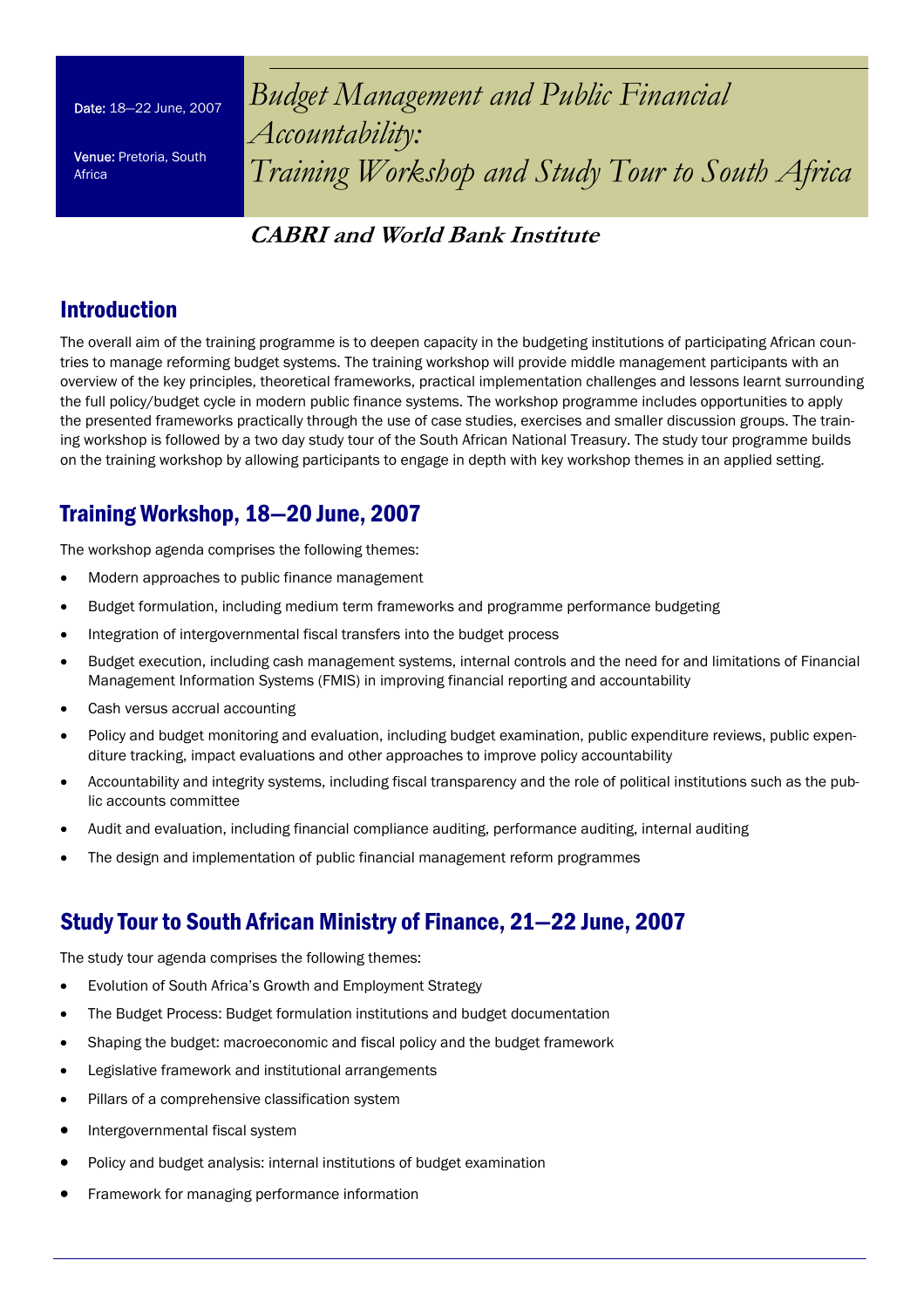## Day 1 — Monday 18 June

Two themes will be tackled on Day 1: (i) an overview of the main themes and areas of reform in public finance management programmes and (ii) developments in budget formulation and approval processes.

### 09.00 — 09.50 Welcome remarks by Swedish Ambassador and acting Country Director, World Bank South Africa Opening Address: National Treasury, Republic of South Africa

Theme: Modern Approaches to Budgeting

- Overview of the training programme 09.50 — 10.00
- 10.00 10.30 Tea/Coffee
- 10.30 12.30 Plenary session: Building towards budget credibility through improved budget formulation processes This session will pose budget credibility as a first requirement of the institutional arrangements of the budget system. It will look at the necessary institutions in the budget/formulation and approval process to achieve budget credibility, and how these institutions should be linked to budget implementation. Institutions that will be discussed include macro-fiscal and micro-fiscal planning processes as implemented through an MTEF approach; the importance of a credible calendar; the importance of accurate and timely information on actual spending; the importance of robust programming, costing and spending review institutions at sector levels; and the importance of institutions challenging budget proposals. The session consists of two presentations. The first presentation will look at the principles involved, while the second will present an African case study of successful reforms.
- 12.30 13.30 Lunch
- 13.30 15.00 Plenary session: Modern approaches to expenditure planning – Programme performance budgeting A review of programme performance budgeting, including principles, terminology, necessary institutions, classification issues, implementation difficulties and sequencing.
- 15.00 15.30 Tea/Coffee

#### 15:30 — 17.30 Group Sessions: Developing a programme performance budget

The plenary group will be broken up into 3 groups, each of which will be given a country institutional / line item budget and additional materials regarding the departmental structures and programme of action of the budget under review. The task of the group then would be to develop a programme performance budget using the materials, including looking at programmes and sub-programmes, institutional issues, classification, indicators and targets and migrating the spending across. Each group will have a resource person to facilitate/guide the work. The aim is for participants to deal first hand with the problems encountered in practice and think through possible solutions. Each group's outputs will be put up for general viewing in the plenary room.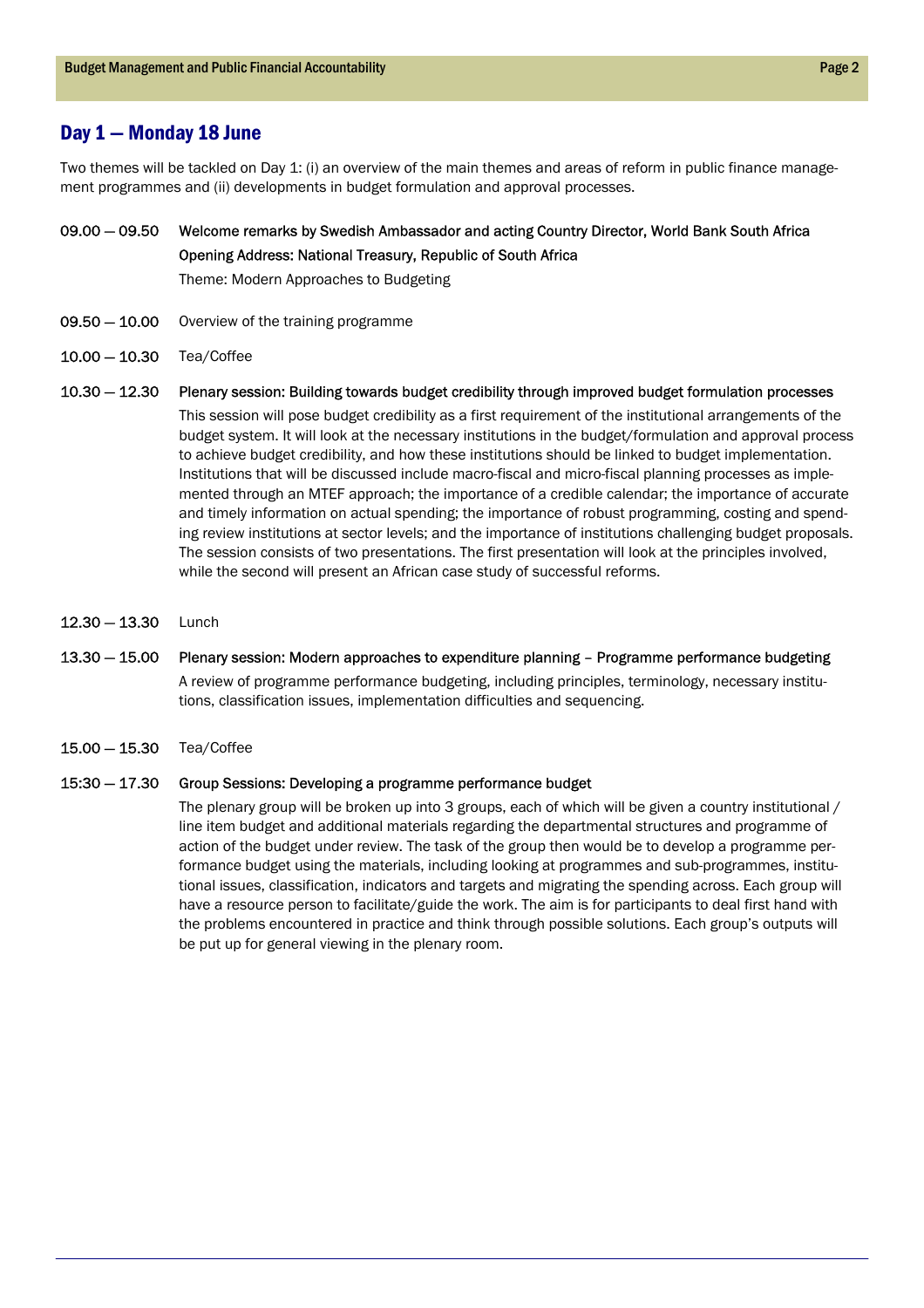# Day 2 — Tuesday 19 June

On the second day the seminar will pay attention to decentralisation and to issues in budget implementation and financial management.

#### Plenary session: Intergovernmental grants 08.00 — 09.00

The design of an intergovernmental transfer system is an important topic for virtually all nations, federal or unitary, developed or developing. It is a challenging area as by its nature there is no single correct policy prescription. Conflicting objectives are involved, especially between the virtues of decentralized decision making and the achievement of national objectives such as fairness and equity, and creating a common economic union; and political, historical and institutional factors weigh into the discussion. The literature is evolving and much more work needs to be done. There is, however, a consensus that the structure of these transfers creates incentives for national, regional, and local governments that affect fiscal management, macroeconomic stability, distributional equity, allocative efficiency, and public service delivery. This session reviews the conceptual and empirical literature to distil lessons for policymakers looking to design fiscal transfers in a manner that creates incentives for prudent fiscal management and effective service delivery.

#### 09.00 — 10.30 Plenary session: Expenditure control, accounting and Financial Management Information Systems

This session looks at (i) systems that need to be in place within spending agencies and between spending and central control agencies to ensure disciplined execution, including commitment control, approval, validation and payment processes (ii) the role of accounting and reporting processes and (iii) the critical role of FMISs in supporting these systems. A case study of implementing a FMIS in Ethiopia will be discussed.

10.30 — 11.00 Tea/Coffee

#### 11.00 — 12.30 Plenary session: Should developing countries Adopt Accrual Accounting?

Despite strong encouragement from a number of international agencies and accounting organizations, developing countries should ask some searching questions before adopting accrual accounting in the public sector. At the most fundamental level, they should ask whether the accounting needs of the public sector, which centre on democratic accountability, are well served by private-sector-based accounts that focus primarily on financial performance and profitability. Our analysis of the interaction of accounting regimes and fiscal rules showed that seemingly simple fiscal rules like committing to budget balance have substantially different implications under cash and accrual accounting. Thus, careful attention should also be paid to the implications for fiscal rules when changes in accounting regimes are being considered. Developing countries' public sectors operate in difficult environments and face many constraints. In deciding whether to set accrual accounting as a goal of public sector reform, policy makers need to make a hard-headed assessment of their institutional environment and capacities. They should be satisfied that the benefits of moving to accrual accounting outweigh the substantial costs of transition.

12.30 — 13.30 Lunch

#### 13.30 — 14.30 Plenary session: Managing cash – ensuring predictability and discipline in budget execution

This learning session examines the lessons learnt and systems put in place to manage cash in countries that experience revenue uncertainty. Issues that will be discussed are single treasury accounts, cash planning at ministry and central level, predictable forward allocations, commitment control and the role of information and sound institutions.

14.30 — 15.00 Tea/Coffee

### 15:00 — 17.00 Plenary session: Budget implementation, expenditure control and FMIS

### Lessons from Experience

This plenary discussion session will allow participants to bring FMIS design and implementation issues from their country to the table for discussion.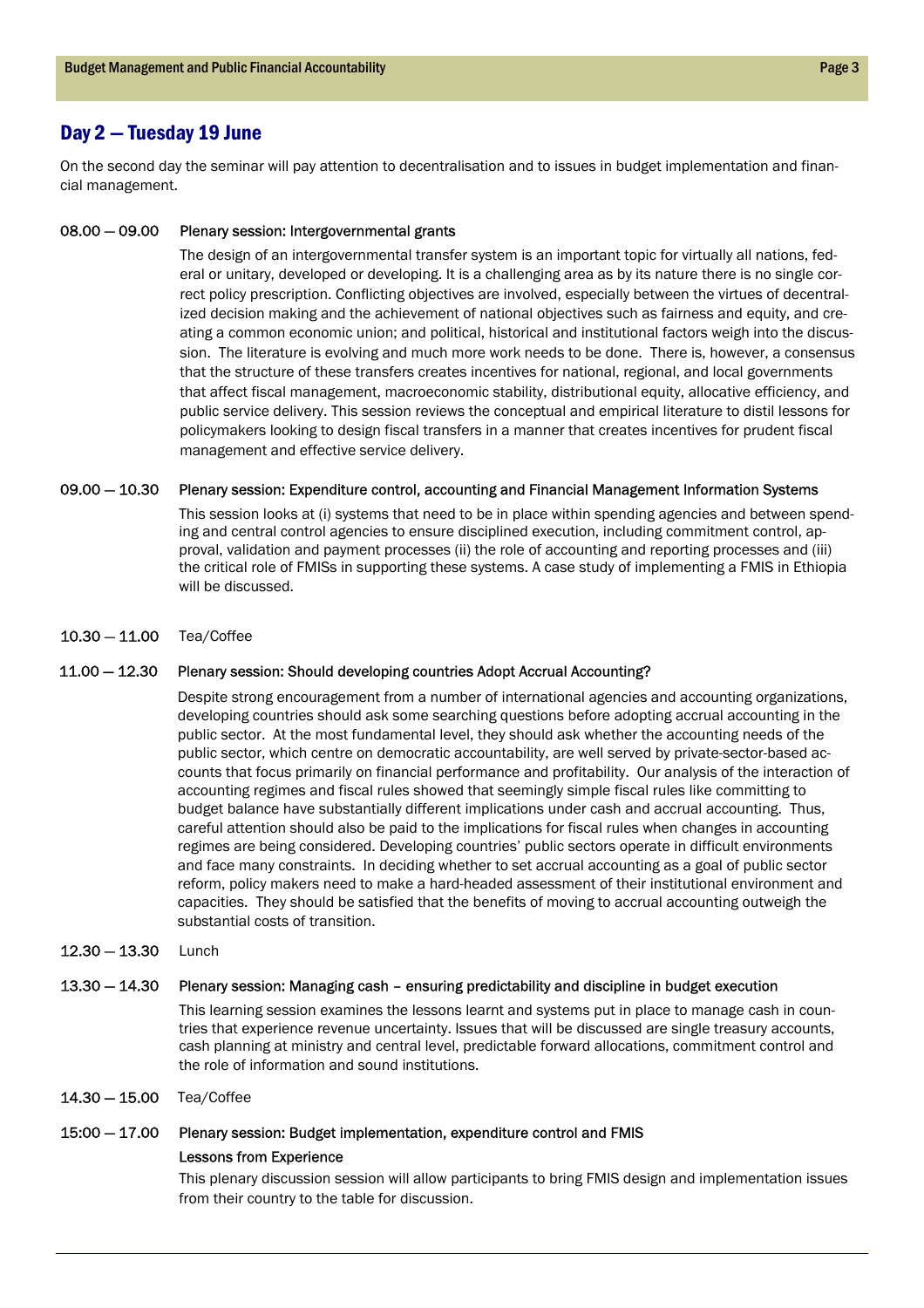## Day 3 — Wednesday 20 June

On the final day of the seminar, participants will be exposed to the frameworks for and practical skills required in ensuring financial and policy performance and accountability. In the morning, the sessions looks at the role of and necessary institutions of the audit function. The second session comprises an examination of the role of policy monitoring and evaluation. The afternoon looks at interfaces between accountability institutions and integrity in the budget process. The final session of the day brings the work of the three days together in reviewing lessons learnt for the design of Public Finance Management Reform Programmes.

#### Plenary session: Policy and budget monitoring and evaluation 08.00 — 10.00

This session explores the role of policy and budget monitoring and evaluation throughout the budget cycle. It will look at specific instruments of policy evaluation that can operate within the budget cycle, including Public Expenditure Reviews and Public Expenditure Tracking Surveys, and monitoring and evaluation systems.

10.00 — 10.30 Tea/Coffee

#### Plenary session: Accountability and integrity of systems 10.30 — 12.30

This session will look at key institutional arrangements throughout the budget process that underpin accountability and ensure integrity, in addition to those that have already been discussed (e.g. the audit function; performance accountability etc). It will look particularly at external or public accountability institutions.

 $12.30 - 13.30$  Lunch

#### 13.30 — 15.30 Plenary session: Financial performance and accountability: the role of auditing

This session will look at the role of compliance and performance audits and key institutional, process and information aspects of both.

15.30 — 16.00 Tea/Coffee

#### 16:00 — 18.00 Plenary session: Designing PFM reform programmes

The final session of the day will look at PFM reform programme design. A presentation on key issues and the use of PEFA as a diagnostic tool in the design of PFM programmes will be followed by a facilitated round table discussion. The participants will be asked to nominate three members for the round table at the end of day 2. The facilitator will direct the discussion by providing opportunities for the panellists to discuss key themes. Finally the floor will be opened for questions and contributions by other participants. The session will aim to distil key learning points regarding PFM reform programmes arising from the seminar.

#### 18.00 — 18.30 Closing remarks and evaluations

Housekeeping arrangements for study tour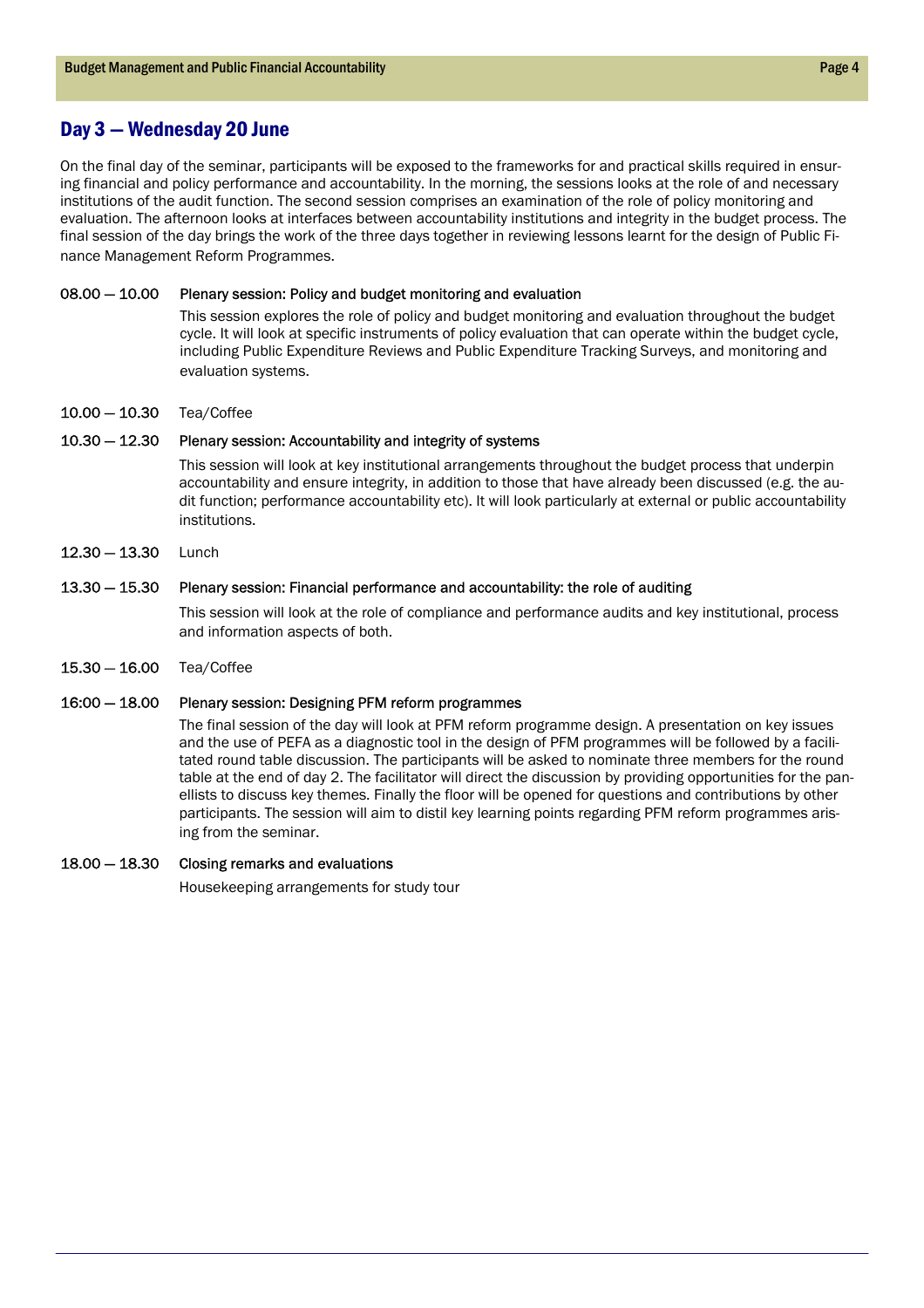# Day 4 — Thursday 21 June

- Welcome address: South Africa National Treasury Evolution of South Africa's growth and development strategy 08.30 — 09.00
- The budget process 09.00 — 11.00
	- Budget calendar
		- Division of revenue
	- Three year rolling framework (MTEF)
	- Programme budgeting
- 11.00 11.30 Tea/Coffee

#### 11.30 — 13.00 Shaping the budget

- Macroeconomic and fiscal policy
- Budget Framework
- 13.00 14.00 Lunch

#### 14.00 — 15.30 Legislative framework and institutional arrangements

- Policy thinking underpinning the Public Financial Management Act and the Municipal Financial Management Act
- 15.30 16.00 Tea/Coffee

#### 16:00 — 17.30 Pillars of a comprehensive classification system

• Introduction of New Chart of Accounts in the South African context

### 19.00 arrival for Evening Dinner Reception

- 19:30 start Roundtable: Interrogating the budget process
	- National Treasury
	- Financial and Fiscal Commission
	- **Line Department**